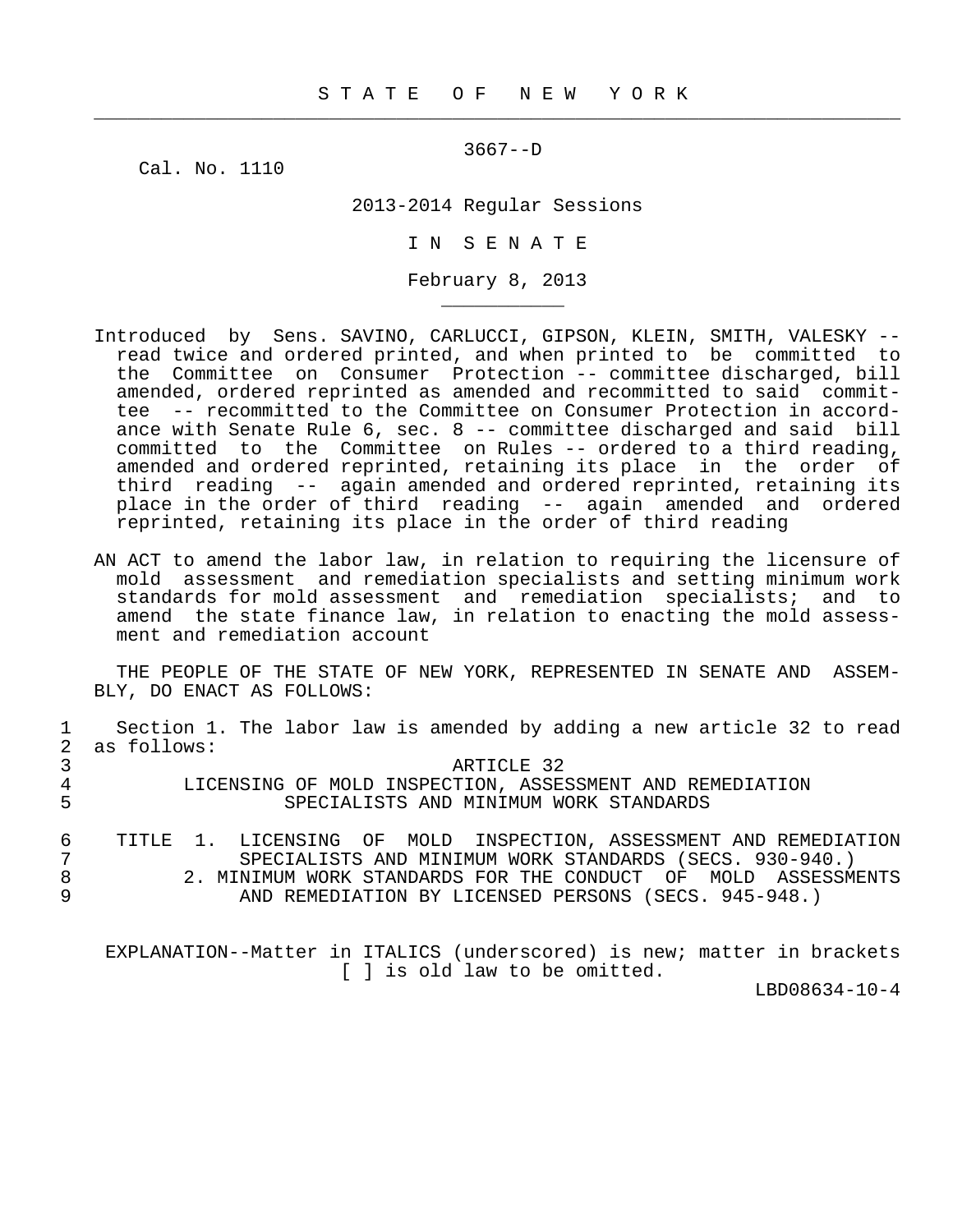| 1              | TITLE 1                                                                      |
|----------------|------------------------------------------------------------------------------|
| 2              | LICENSING OF MOLD INSPECTION, ASSESSMENT AND REMEDIATION                     |
| 3              | SPECIALISTS AND MINIMUM WORK STANDARDS                                       |
| $\overline{4}$ | SECTION 930. DEFINITIONS.                                                    |
| 5              | 931. LICENSING REQUIREMENTS.                                                 |
| 6              | 932. LICENSE; PROCEDURE.                                                     |
| $\sqrt{ }$     | 933. EXEMPTIONS.                                                             |
| 8              | 934. LICENSE ISSUANCE AND RENEWAL.                                           |
| 9              | 935. PRACTICE BY LICENSE HOLDER.                                             |
| 10             | 936. LICENSEE DUTIES; PROHIBITED ACTIVITIES.                                 |
| 11             | 937. CIVIL PENALTIES AND REVOCATION.                                         |
| 12             | 938. DENIAL OF LICENSE; COMPLAINTS; NOTICE OF HEARING.                       |
| 13             | 939. JUDICIAL REVIEW.                                                        |
| 14             | 940. RULEMAKING AUTHORITY.                                                   |
| 15             | S 930. DEFINITIONS. AS USED IN THIS ARTICLE: 1. "DEPARTMENT" MEANS THE       |
| 16             | DEPARTMENT OF LABOR.                                                         |
| 17             | 2. "MOLD" MEANS INDOOR MOLD GROWTH CAPABLE OF CREATING TOXINS THAT CAN       |
|                | CAUSE PULMONARY, RESPIRATORY, NEUROLOGICAL OR OTHER MAJOR ILLNESSES          |
| 18             |                                                                              |
| 19             | AFTER MINIMAL EXPOSURE, AS SUCH EXPOSURE IS DEFINED BY THE ENVIRONMENTAL     |
| 20             | PROTECTION AGENCY, CENTERS FOR DISEASE CONTROL AND PREVENTION, NATIONAL      |
| 21             | OF HEALTH, OR OTHER FEDERAL, STATE, OR LOCAL AGENCY ORGANIZED<br>INSTITUTE   |
| 22             | TO STUDY AND/OR PROTECT HUMAN HEALTH.                                        |
| 23             | 3. "MOLD REMEDIATION" MEANS CONDUCTING THE BUSINESS OF REMOVAL, CLEAN-       |
| 24             | ING, SANITIZING, OR SURFACE DISINFECTION OF MOLD, MOLD CONTAINMENT, AND      |
| 25             | WASTE HANDLING OF MOLD AND MATERIALS USED TO REMOVE MOLD FROM SURFACES       |
| 26             | BY A BUSINESS ENTERPRISE, INCLUDING BUT NOT LIMITED TO, SOLE PROPRIETOR-     |
| 27             | SHIPS. MOLD REMEDIATION FOR THE PURPOSES OF THIS ARTICLE<br>SHALL NOT        |
| 28             | INCLUDE REMEDIATION OF THE UNDERLYING SOURCES OF MOISTURE THAT MAY BE        |
| 29             | THE CAUSE OF MOLD THAT REQUIRES EXPERTISE NOT SPECIFIC TO ACTS<br>AUTHOR-    |
| 30             | IZED UNDER THIS ARTICLE.                                                     |
| 31             | 4. "MOLD ASSESSMENT" MEANS AN INSPECTION OR ASSESSMENT OF REAL PROPER-       |
| 32             | THAT<br>IS DESIGNED TO DISCOVER INDOOR MOLD GROWTH, TOXIC MOLD GROWTH,<br>TY |
| 33             | CONDITIONS THAT FACILITATE INDOOR MOLD GROWTH AND/OR INDICIA OF CONDI-       |
| 34             | TIONS THAT ARE LIKELY TO FACILITATE INDOOR MOLD GROWTH.                      |
| 35             | 5. "MOLD ABATEMENT" MEANS THE ACT OF REMOVAL, CLEANING, SANITIZING, OR       |
| 36             | SURFACE DISINFECTION OF MOLD, MOLD CONTAINMENT, AND WASTE HANDLING OF        |
| 37             | MOLD AND MATERIALS USED TO REMOVE MOLD FROM SURFACES BY AN INDIVIDUAL.       |
| 38             | 6. "COMMISSIONER" MEANS THE COMMISSIONER OF THE DEPARTMENT OF LABOR.         |
| 39             | S 931. LICENSING REQUIREMENTS. 1. IT SHALL BE UNLAWFUL FOR ANY               |
| 40             | CONTRACTOR TO ENGAGE IN MOLD ASSESSMENT, OR TO ADVERTISE OR HOLD THEM-       |
| 41             | SELVES OUT AS A MOLD ASSESSMENT CONTRACTOR UNLESS SUCH CONTRACTOR HAS A      |
| 42             | VALID MOLD ASSESSMENT LICENSE ISSUED BY THE COMMISSIONER.                    |
| 43             | SHALL BE UNLAWFUL FOR ANY CONTRACTOR TO ENGAGE IN MOLD REMEDI-<br>2.<br>IT.  |
| 44             | ATION, OR TO ADVERTISE OR HOLD THEMSELVES OUT AS A MOLD REMEDIATION          |
| 45             | CONTRACTOR UNLESS SUCH CONTRACTOR HAS A VALID MOLD REMEDIATION LICENSE       |
| 46             | ISSUED BY THE COMMISSIONER.                                                  |
| 47             | 3. IT SHALL BE UNLAWFUL FOR ANY INDIVIDUAL TO ENGAGE IN MOLD ABATEMENT       |
| 48             | OR TO ADVERTISE OR HOLD THEMSELVES OUT AS A MOLD ABATEMENT WORKER UNLESS     |
| 49             | SUCH INDIVIDUAL HAS A VALID MOLD ABATER'S LICENSE ISSUED BY THE<br>COMMIS-   |
| 50             | SIONER.                                                                      |
| 51             | A COPY OF A VALID MOLD ASSESSMENT OR MOLD REMEDIATION LICENSE MUST<br>4.     |
| 52             | BE CONSPICUOUSLY DISPLAYED AT THE WORK SITE ON A MOLD PROJECT.               |
| 53             | 5. (A) NOTHING IN THIS ARTICLE SHALL PROHIBIT ANY DESIGN PROFESSIONAL        |
| 54             | TO TITLE EIGHT OF THE EDUCATION LAW FROM PERFORMING<br>LICENSED PURSUANT     |
| 55             | MOLD INSPECTION, ASSESSMENT, REMEDIATION AND/OR ABATEMENT TASKS OR FUNC-     |
| 56             | TIONS IF THE PERSON IS ACTING WITHIN THE SCOPE OF HIS OR HER<br>PRACTICE,    |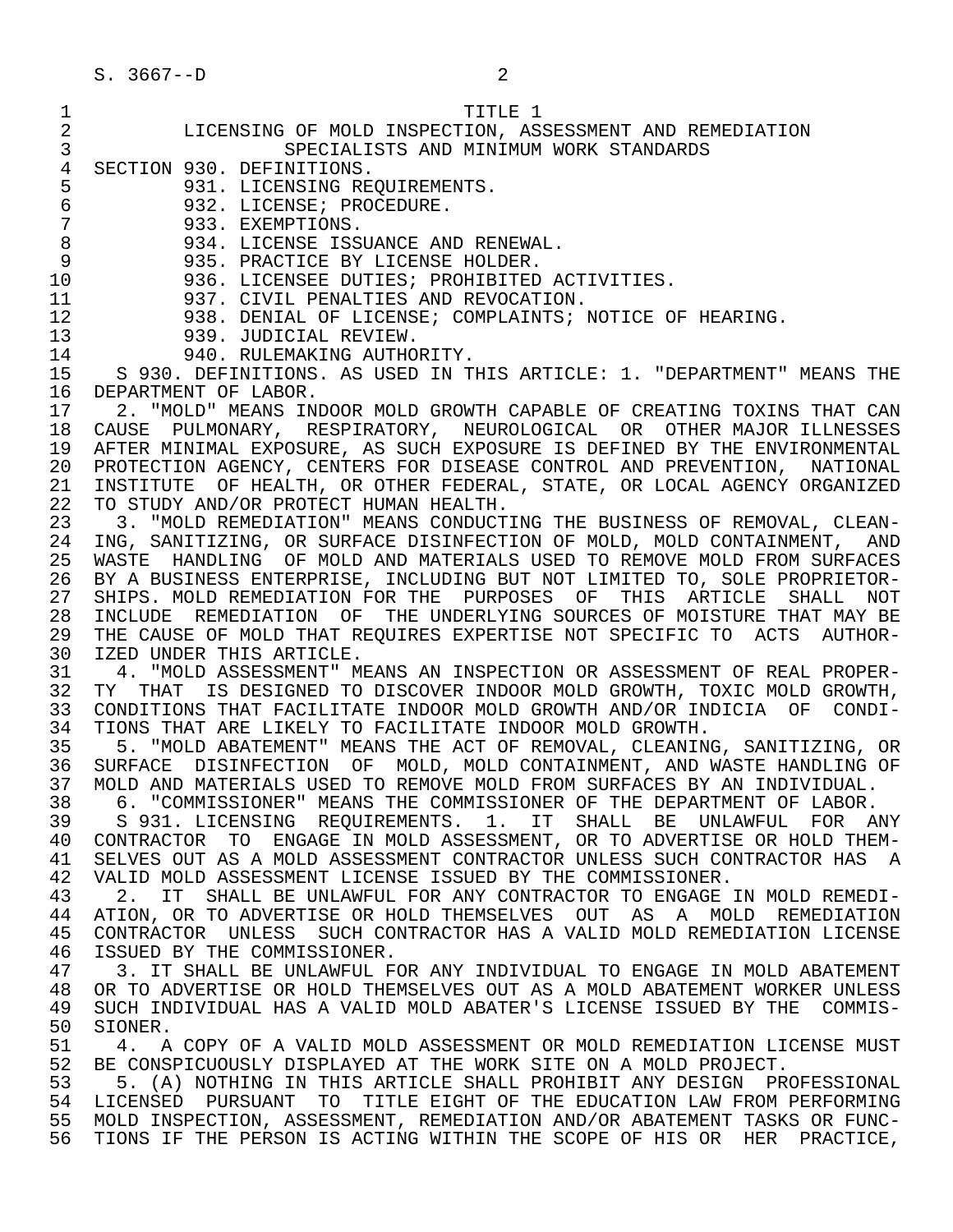1 OR REQUIRE THE DESIGN PROFESSIONAL TO OBTAIN A LICENSE UNDER THIS ARTI-<br>2 CLE FOR SUCH MOLD INSPECTION, ASSESSMENT REMEDIATION AND/OR ABATEMENT 2 CLE FOR SUCH MOLD INSPECTION, ASSESSMENT REMEDIATION AND/OR ABATEMENT<br>3 TASKS OR FUNCTIONS. TASKS OR FUNCTIONS. 4 (B) NOTHING IN THIS ARTICLE SHALL MEAN THAT ANY INDIVIDUAL NOT 5 LICENSED PURSUANT TO TITLE EIGHT OF THE EDUCATION LAW MAY PERFORM TASKS<br>6 OR FUNCTIONS LIMITED TO THE SCOPE OF PRACTICE OF A DESIGN PROFESSIONAL 6 OR FUNCTIONS LIMITED TO THE SCOPE OF PRACTICE OF A DESIGN PROFESSIONAL<br>7 UNDER SUCH TITLE. UNDER SUCH TITLE. 8 S 932. LICENSE; PROCEDURE. 1. THE COMMISSIONER SHALL ESTABLISH MINIMUM 9 QUALIFICATIONS FOR LICENSING.<br>10 2. APPLICATIONS FOR LICENSE 10 1. APPLICATIONS FOR LICENSES AND RENEWAL LICENSES SHALL BE SUBMITTED<br>11 TO THE DEPARTMENT IN WRITING ON FORMS FURNISHED BY THE COMMISSIONER AND 11 TO THE DEPARTMENT IN WRITING ON FORMS FURNISHED BY THE COMMISSIONER AND<br>12 SHALL CONTAIN THE INFORMATION SET FORTH IN THIS SECTION AS WELL AS ANY SHALL CONTAIN THE INFORMATION SET FORTH IN THIS SECTION AS WELL AS ANY 13 ADDITIONAL INFORMATION THAT THE COMMISSIONER MAY REQUIRE.<br>14 3. AN APPLICANT FOR A LICENSE TO PERFORM MOLD ASSESS 14 3. AN APPLICANT FOR A LICENSE TO PERFORM MOLD ASSESSMENT SHALL MEET<br>15 THE FOLLOWING MINIMUM REOUIREMENTS: 15 THE FOLLOWING MINIMUM REQUIREMENTS:<br>16 (A) BE EIGHTEEN YEARS OF AGE OR O 16 (A) BE EIGHTEEN YEARS OF AGE OR OLDER;<br>17 (B) HAVE SATISFACTORILY COMPLETED DEP 17 (B) HAVE SATISFACTORILY COMPLETED DEPARTMENT APPROVED COURSE WORK,<br>18 INCLUDING TRAINING ON THE APPROPRIATE USE AND CARE OF PERSONAL 18 INCLUDING TRAINING ON THE APPROPRIATE USE AND CARE OF PERSONAL<br>19 PROTECTION EOUIPMENT AS APPROVED BY THE COMMISSIONER OF THE DEPARTMENT 19 PROTECTION EQUIPMENT AS APPROVED BY THE COMMISSIONER OF THE DEPARTMENT<br>20 OF HEALTH; AND 20 OF HEALTH; AND<br>21 (C) PAID T 21 (C) PAID THE APPROPRIATE FEES AS PROVIDED IN SUBDIVISION SIX OF THIS<br>22 SECTION; AND 22 SECTION; AND<br>23 4. AN APPLI 4. AN APPLICANT FOR A LICENSE TO PERFORM MOLD REMEDIATION SHALL MEET 24 THE FOLLOWING MINIMUM REQUIREMENTS:<br>25 (A) BE EIGHTEEN YEARS OF AGE OR O (A) BE EIGHTEEN YEARS OF AGE OR OLDER;

 26 (B) HAVE SATISFACTORILY COMPLETED DEPARTMENT APPROVED COURSE WORK, 27 INCLUDING TRAINING ON THE APPROPRIATE USE AND CARE OF PERSONAL<br>28 PROTECTION EOUIPMENT AS\_APPROVED\_BY\_THE\_COMMISSIONER\_OF\_THE\_DEPARTMENT 28 PROTECTION EQUIPMENT AS APPROVED BY THE COMMISSIONER OF THE DEPARTMENT<br>29 OF HEALTH; 29 OF HEALTH;<br>30 (C) PATD

30 (C) PAID THE APPROPRIATE FEES AS PROVIDED IN SUBDIVISION SIX OF THIS<br>31 SECTION; AND 31 SECTION; AND<br>32 (D) SUBMI.

32 (D) SUBMITTED INSURANCE CERTIFICATES EVIDENCING WORKERS' COMPENSATION<br>33 COVERAGE, IF REOUIRED, AND LIABILITY INSURANCE OF AT LEAST FIFTY THOU-33 COVERAGE, IF REQUIRED, AND LIABILITY INSURANCE OF AT LEAST FIFTY THOU-<br>34 SAND DOLLARS. AN APPLICANT FOR A LICENSE TO PERFORM MOLD REMEDIATION 34 SAND DOLLARS. AN APPLICANT FOR A LICENSE TO PERFORM MOLD REMEDIATION<br>35 SHALL FURNISH THE DEPARTMENT WITH A FINANCIAL STATEMENT, PREPARED BY AN SHALL FURNISH THE DEPARTMENT WITH A FINANCIAL STATEMENT, PREPARED BY AN 36 INDEPENDENT AUDITOR OR ACCOUNTANT AND SIGNED BY THE APPLICANT AND AUDI- 37 TOR BEFORE A NOTARY PUBLIC, STATING THE ASSETS OF THE APPLICANT, TO BE 38 USED BY THE DEPARTMENT TO DETERMINE THE FINANCIAL RESPONSIBILITY OF THE 39 APPLICANT TO PERFORM MOLD REMEDIATION SERVICES. 39 APPLICANT TO PERFORM MOLD REMEDIATION SERVICES.<br>40 5. AN APPLICANT FOR A LICENSE TO PERFORM MOLD

40 5. AN APPLICANT FOR A LICENSE TO PERFORM MOLD ABATEMENT SHALL MEET THE 41 FOLLOWING MINIMUM REOUIREMENTS: 41 FOLLOWING MINIMUM REQUIREMENTS:<br>42 (A) BE EIGHTEEN YEARS OF AGE

42 (A) BE EIGHTEEN YEARS OF AGE OR OLDER;<br>43 (B) HAVE SATISFACTORILY COMPLETED DEP

43 (B) HAVE SATISFACTORILY COMPLETED DEPARTMENT APPROVED COURSE WORK,<br>44 INCLUDING TRAINING ON THE APPROPRIATE USE AND CARE OF PERSONAL 44 INCLUDING TRAINING ON THE APPROPRIATE USE AND CARE OF PERSONAL<br>45 PROTECTION EOUIPMENT AS APPROVED BY THE COMMISSIONER OF THE DEPARTMENT PROTECTION EOUIPMENT AS APPROVED BY THE COMMISSIONER OF THE DEPARTMENT 46 OF HEALTH; AND<br>47 (C) PATD TI

47 (C) PAID THE APPROPRIATE FEES AS PROVIDED IN SUBDIVISION SIX OF THIS<br>48 SECTION; AND 48 SECTION; AND<br>49 6. THE DEP<sub>1</sub>

49 6. THE DEPARTMENT SHALL CHARGE AND COLLECT THE FOLLOWING FEES WHICH<br>50 SHALL ACCOMPANY EACH APPLICATION: 50 SHALL ACCOMPANY EACH APPLICATION:<br>51 (A) A FEE FOR AN INITIAL APPLI

51 (A) A FEE FOR AN INITIAL APPLICATION FOR A LICENSE, NOT TO EXCEED ONE 52 HUNDRED DOLLARS; AND 52 HUNDRED DOLLARS; AND

53 (B) A FEE FOR RENEWAL OF A LICENSE, NOT TO EXCEED ONE HUNDRED DOLLARS.<br>54 – S 933, EXEMPTIONS, THE FOLLOWING PERSONS, SHALL, NOT, BE, REQUIRED, TO 54 S 933. EXEMPTIONS. THE FOLLOWING PERSONS SHALL NOT BE REQUIRED TO<br>55 OBTAIN A LICENSE AS PROVIDED IN THIS TITLE IN ORDER TO PERFORM MOLD 55 OBTAIN A LICENSE AS PROVIDED IN THIS TITLE IN ORDER TO PERFORM MOLD 56 ASSESSMENT OR REMEDIATION: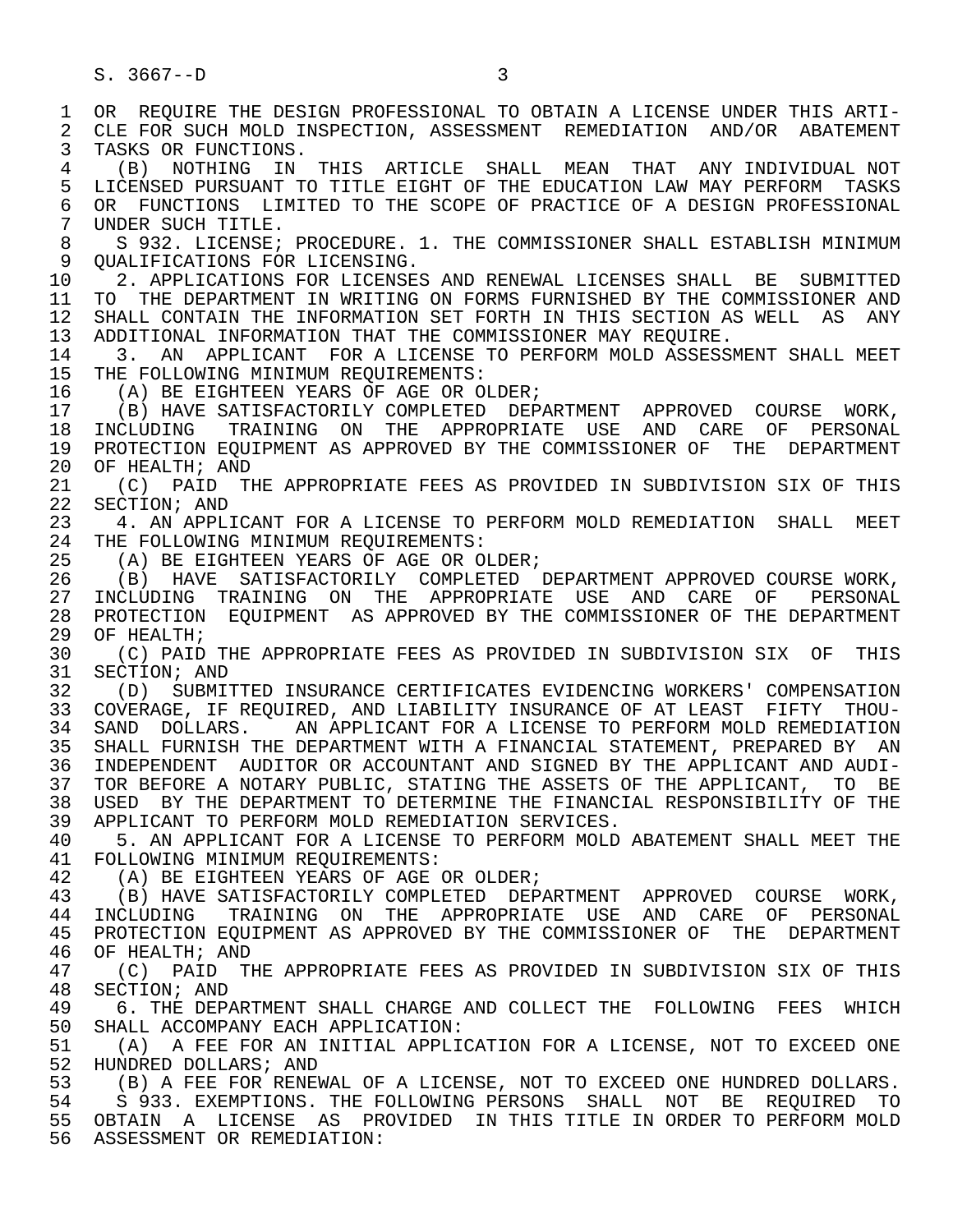1 1. A RESIDENTIAL PROPERTY OWNER WHO PERFORMS MOLD INSPECTION, ASSESS-<br>2 MENT OR REMEDIATION ON HIS OR HER OWN PROPERTY; 2 MENT OR REMEDIATION ON HIS OR HER OWN PROPERTY;<br>3 2. A NON-RESIDENTIAL PROPERTY OWNER, OR THI 3 2. A NON-RESIDENTIAL PROPERTY OWNER, OR THE EMPLOYEE OF SUCH OWNER, 4 WHO PERFORMS MOLD ASSESSMENT OR REMEDIATION ON AN APARTMENT BUILDING<br>5 OWNED BY THAT PERSON THAT HAS NOT MORE THAN FOUR DWELLING UNITS; AND 5 OWNED BY THAT PERSON THAT HAS NOT MORE THAN FOUR DWELLING UNITS; AND<br>6 3. AN OWNER OR A MANAGING AGENT OR A FULL-TIME EMPLOYEE OF AN OU 6 3. AN OWNER OR A MANAGING AGENT OR A FULL-TIME EMPLOYEE OF AN OWNER 7 WHO PERFORMS MOLD ASSESSMENT OR REMEDIATION ON COMMERCIAL PROPERTY OWNED 8 BY THE OWNER PROVIDED, HOWEVER, THAT THIS SUBDIVISION SHALL NOT APPLY IF<br>9 THE MANAGING AGENT OR EMPLOYEE ENGAGES IN THE BUSINESS OF PERFORMING 9 THE MANAGING AGENT OR EMPLOYEE ENGAGES IN THE BUSINESS OF PERFORMING<br>10 MOLD ASSESSMENT OR REMEDIATION FOR THE PUBLIC. 10 MOLD ASSESSMENT OR REMEDIATION FOR THE PUBLIC.<br>11 S 934. LICENSE ISSUANCE AND RENEWAL. 1. L 11 S 934. LICENSE ISSUANCE AND RENEWAL. 1. LICENSES ISSUED PURSUANT TO<br>12 THE PROVISIONS OF THIS TITLE SHALL BE VALID FOR A PERIOD OF TWO YEARS 12 THE PROVISIONS OF THIS TITLE SHALL BE VALID FOR A PERIOD OF TWO YEARS<br>13 FROM THE DATE OF ISSUANCE AND MAY BE RENEWED IN ACCORDANCE WITH THE 13 FROM THE DATE OF ISSUANCE AND MAY BE RENEWED IN ACCORDANCE WITH THE 14 CONDITIONS SET FORTH IN THIS ARTICLE AND ESTABLISHED BY THE COMMISSION-14 CONDITIONS SET FORTH IN THIS ARTICLE AND ESTABLISHED BY THE COMMISSION-<br>15 ER. 15 ER.<br>16 2 16 12. WITHIN THIRTY DAYS OF THE RECEIPT OF THE APPLICATION AND FEE FOR<br>17 ANY LICENSE ISSUED UNDER THIS SECTION, THE COMMISSIONER SHALL EITHER 17 ANY LICENSE ISSUED UNDER THIS SECTION, THE COMMISSIONER SHALL EITHER<br>18 ISSUE THE LICENSE OR DENY THE LICENSE SETTING FORTH THE REASON FOR SUCH 18 ISSUE THE LICENSE OR DENY THE LICENSE SETTING FORTH THE REASON FOR SUCH 19 DENIAL IN WRITING. 19 DENIAL IN WRITING.<br>20 3. LICENSES SHALI 20 3. LICENSES SHALL BE IN A FORM PRESCRIBED BY THE DEPARTMENT.<br>21 3. THE RENEWAL OF ALL LICENSES GRANTED UNDER THE PROVISIONS 21 4. THE RENEWAL OF ALL LICENSES GRANTED UNDER THE PROVISIONS OF THIS<br>22 ARTICLE SHALL BE CONDITIONED UPON THE SUBMISSION OF A CERTIFICATE OF 22 ARTICLE SHALL BE CONDITIONED UPON THE SUBMISSION OF A CERTIFICATE OF<br>23 COMPLETION OF A DEPARTMENT-APPROVED COURSE DESIGNED TO ENSURE THE 23 COMPLETION OF A DEPARTMENT-APPROVED COURSE DESIGNED TO ENSURE THE 24 CONTINUING EDUCATION OF LICENSEES ON NEW AND EXISTING MOLD ASSESSMENT<br>25 AND MOLD REMEDIATION STANDARDS. AND MOLD REMEDIATION STANDARDS. 26 S 935. PRACTICE BY LICENSE HOLDER. 1. A MOLD ASSESSMENT LICENSE HOLDER 27 WHO INTENDS TO PERFORM MOLD ASSESSMENT ON A MOLD REMEDIATION PROJECT<br>28 SHALL PREPARE A WORK ANALYSIS FOR THE PROJECT. THE MOLD ASSESSMENT 28 SHALL PREPARE A WORK ANALYSIS FOR THE PROJECT. THE MOLD ASSESSMENT<br>29 LICENSE HOLDER SHALL PROVIDE THE ANALYSIS TO THE CLIENT BEFORE THE MOLD 29 LICENSE HOLDER SHALL PROVIDE THE ANALYSIS TO THE CLIENT BEFORE THE MOLD 30 REMEDIATION BEGINS AND SUCH PLAN MUST INCLUDE THE ANALYSIS AS DEFINED IN 31 SECTION NINE HUNDRED FORTY-FIVE OF THIS ARTICLE.<br>32 2. A MOLD REMEDIATION LICENSE HOLDER WHO INTENI 32 2. A MOLD REMEDIATION LICENSE HOLDER WHO INTENDS TO PERFORM MOLD REME- 33 DIATION SHALL PREPARE A WORK PLAN PROVIDING INSTRUCTIONS FOR THE REMEDI-<br>34 ATION EFFORTS TO BE PERFORMED FOR THE MOLD REMEDIATION PROJECT. THE MOLD 34 ATION EFFORTS TO BE PERFORMED FOR THE MOLD REMEDIATION PROJECT. THE MOLD<br>35 REMEDIATION LICENSE HOLDER SHALL PROVIDE THE WORK PLAN TO THE CLIENT 35 REMEDIATION LICENSE HOLDER SHALL PROVIDE THE WORK PLAN TO THE CLIENT<br>36 BEFORE THE MOLD REMEDIATION BEGINS. THE MOLD REMEDIATION LICENSE HOLDER 36 BEFORE THE MOLD REMEDIATION BEGINS. THE MOLD REMEDIATION LICENSE HOLDER 37 SHALL MAINTAIN A COPY OF THE WORK PLAN AT THE JOB SITE WHERE THE REMEDI- 38 ATION IS BEING PERFORMED.<br>39 S 936. LICENSEE DUTI 39 S 936. LICENSEE DUTIES; PROHIBITED ACTIVITIES. 1. A MOLD ASSESSMENT<br>40 LICENSEE WHO PERFORMS MOLD ASSESSMENT SERVICES SHALL PROVIDE A WRITTEN 40 LICENSEE WHO PERFORMS MOLD ASSESSMENT SERVICES SHALL PROVIDE A WRITTEN<br>41 REPORT TO EACH PERSON FOR WHOM SUCH LICENSEE PERFORMS MOLD ASSESSMENT 41 REPORT TO EACH PERSON FOR WHOM SUCH LICENSEE PERFORMS MOLD ASSESSMENT<br>42 SERVICES FOR COMPENSATION. 42 SERVICES FOR COMPENSATION.<br>43 12. NO LICENSEE SHALL PER 43 2. NO LICENSEE SHALL PERFORM BOTH MOLD ASSESSMENT AND MOLD REMEDIATION<br>44 ON THE SAME PROPERTY. 44 ON THE SAME PROPERTY.<br>45 3. NO PERSON SHALL ( 45 3. NO PERSON SHALL OWN AN INTEREST IN BOTH THE ENTITY WHICH PERFORMS 46 MOLD ASSESSMENT SERVICES AND THE ENTITY WHICH PERFORMS MOLD REMEDIATION<br>47 SERVICES ON THE SAME PROPERTY. 47 SERVICES ON THE SAME PROPERTY.<br>48 S 937. CIVIL PENALTIES AND RI 48 S 937. CIVIL PENALTIES AND REVOCATION. 1. THE DEPARTMENT MAY, AFTER A 49 NOTICE AND HEARING, SUSPEND OR REVOKE ANY LICENSE, OR CENSURE, FINE, OR 49 NOTICE AND HEARING, SUSPEND OR REVOKE ANY LICENSE, OR CENSURE, FINE, OR<br>50 IMPOSE PROBATIONARY OR OTHER RESTRICTIONS ON ANY LICENSEE FOR GOOD CAUSE 50 IMPOSE PROBATIONARY OR OTHER RESTRICTIONS ON ANY LICENSEE FOR GOOD CAUSE<br>51 SHOWN WHICH SHALL INCLUDE, BUT NOT BE LIMITED TO THE FOLLOWING: 51 SHOWN WHICH SHALL INCLUDE, BUT NOT BE LIMITED TO THE FOLLOWING:<br>52 (A) CONVICTION OF A FELONY RELATING TO THE PERFORMANCE OF (A) CONVICTION OF A FELONY RELATING TO THE PERFORMANCE OF A MOLD 53 ASSESSMENT OR MOLD REMEDIATION;<br>54 (B) DECEIT OR MISREPRESENT; (B) DECEIT OR MISREPRESENTATION IN OBTAINING A LICENSE AUTHORIZED 55 UNDER THIS ARTICLE;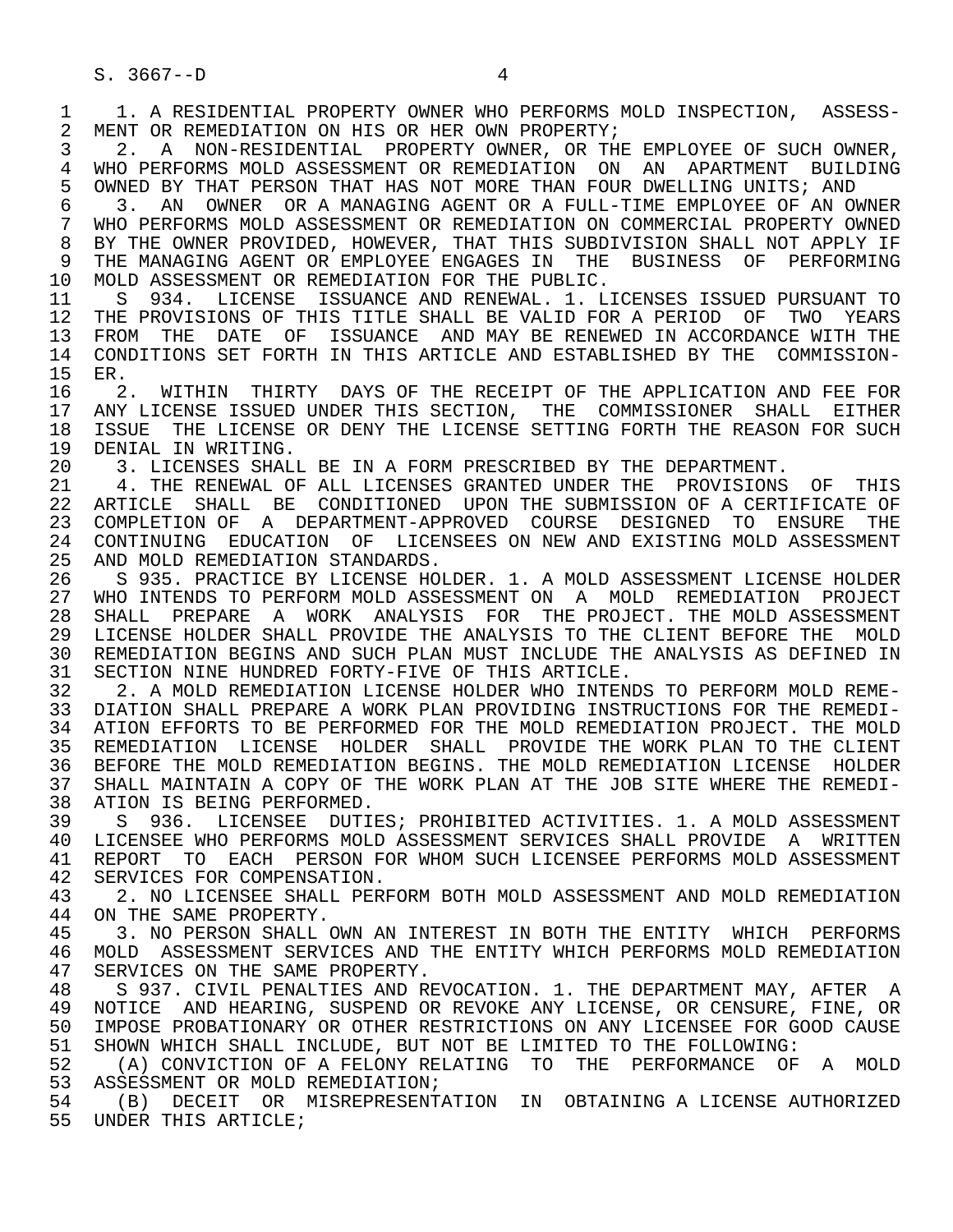$S. 3667 - D$  5 1 (C) PROVIDING FALSE TESTIMONY OR DOCUMENTS TO THE DEPARTMENT IN<br>2 RELATION TO A LICENSE AUTHORIZED BY THIS ARTICLE OR ANY OTHER LICENSE 2 RELATION TO A LICENSE AUTHORIZED BY THIS ARTICLE OR ANY OTHER LICENSE<br>3 ISSUED BY THE DEPARTMENT; 3 ISSUED BY THE DEPARTMENT; 4 (D) DECEIVING OR DEFRAUDING THE PUBLIC IN RELATION TO SERVICES 5 PROVIDED FOR A FEE THAT REQUIRE A LICENSE; OR<br>6 (E) INCOMPETENCE OR GROSS NEGLIGENCE IN REL 6 (E) INCOMPETENCE OR GROSS NEGLIGENCE IN RELATION TO MOLD ASSESSMENT OR<br>7 MOLD REMEDIATION.

7 MOLD REMEDIATION.<br>8 2. VIOLATORS OF 8 2. VIOLATORS OF ANY OF THE PROVISIONS OF THIS ARTICLE MAY BE FINED BY<br>9 THE DEPARTMENT IN AN AMOUNT NOT TO EXCEED TWO THOUSAND DOLLARS FOR THE 9 THE DEPARTMENT IN AN AMOUNT NOT TO EXCEED TWO THOUSAND DOLLARS FOR THE<br>10 INITIAL VIOLATION AND UP TO TEN THOUSAND DOLLARS FOR EACH SUBSEOUENT 10 INITIAL VIOLATION AND UP TO TEN THOUSAND DOLLARS FOR EACH SUBSEQUENT<br>11 VIOLATION. 11 VIOLATION.<br>12 S 938.

S 938. DENIAL OF LICENSE; COMPLAINTS; NOTICE OF HEARING. 1. THE 13 DEPARTMENT SHALL, BEFORE MAKING A DETERMINATION TO DENY AN APPLICATION<br>14 FOR A LICENSE, NOTIFY THE APPLICANT IN WRITING OF THE REASONS FOR SUCH 14 FOR A LICENSE, NOTIFY THE APPLICANT IN WRITING OF THE REASONS FOR SUCH 15 PROPOSED DENIAL AND AFFORD THE APPLICANT AN OPPORTUNITY TO BE HEARD IN<br>16 PERSON OR BY COUNSEL PRIOR TO DENIAL OF THE APPLICATION. SUCH NOTIFICA-16 PERSON OR BY COUNSEL PRIOR TO DENIAL OF THE APPLICATION. SUCH NOTIFICA-<br>17 TION SHALL BE SERVED IN ANY MANNER AUTHORIZED BY THE CIVIL PRACTICE LAW 17 TION SHALL BE SERVED IN ANY MANNER AUTHORIZED BY THE CIVIL PRACTICE LAW 18 AND RULES FOR SERVICE OF SUMMONS. SUCH NOTICE SHALL NOTIFY THE APPLICANT<br>19 THAT A REOUEST FOR A HEARING MUST BE, MADE, WITHIN, THIRTY, DAYS, AFTER 19 THAT A REQUEST FOR A HEARING MUST BE MADE WITHIN THIRTY DAYS AFTER<br>20 RECEIPT OF SUCH NOTIFICATION. IF A HEARING IS REOUESTED, SUCH HEARING 20 RECEIPT OF SUCH NOTIFICATION. IF A HEARING IS REQUESTED, SUCH HEARING<br>21 SHALL BE HELD AT SUCH TIME AND PLACE AS THE DEPARTMENT SHALL PRESCRIBE. 21 SHALL BE HELD AT SUCH TIME AND PLACE AS THE DEPARTMENT SHALL PRESCRIBE.<br>22 T 2. IF THE APPLICANT FAILS TO MAKE AT WRITTEN REOUEST FOR AT HEARING 22 2. IF THE APPLICANT FAILS TO MAKE A WRITTEN REQUEST FOR A HEARING<br>23 WITHIN THIRTY DAYS AFTER RECEIPT OF SUCH NOTIFICATION, THEN THE NOTIFI-23 WITHIN THIRTY DAYS AFTER RECEIPT OF SUCH NOTIFICATION, THEN THE NOTIFI-

24 CATION OF DENIAL SHALL BECOME THE FINAL DETERMINATION OF THE DEPARTMENT.<br>25 THE DEPARTMENT SHALL HAVE SUBPOENA POWERS REGULATED BY THE CIVIL PRAC-THE DEPARTMENT SHALL HAVE SUBPOENA POWERS REGULATED BY THE CIVIL PRAC-26 TICE LAW AND RULES. IF, AFTER SUCH HEARING, THE APPLICATION IS DENIED,<br>27 WRITTEN NOTICE OF SUCH DENIAL SHALL BE SERVED UPON THE APPLICANT IN ANY 27 WRITTEN NOTICE OF SUCH DENIAL SHALL BE SERVED UPON THE APPLICANT IN ANY<br>28 MANNER AUTHORIZED BY THE CIVIL PRACTICE LAW AND RULES FOR THE SERVICE OF 28 MANNER AUTHORIZED BY THE CIVIL PRACTICE LAW AND RULES FOR THE SERVICE OF 29 A SUMMONS.<br>30 3. THE

30 3. THE DEPARTMENT SHALL, BEFORE REVOKING OR SUSPENDING ANY LICENSE OR<br>31 IMPOSING ANY FINE AS AUTHORIZED BY THIS ARTICLE OR REPRIMAND ON THE 31 IMPOSING ANY FINE AS AUTHORIZED BY THIS ARTICLE OR REPRIMAND ON THE 32 HOLDER THEREOF. OR BEFORE ISSUING ANY ORDER DIRECTING THE CESSATION OF 32 HOLDER THEREOF, OR BEFORE ISSUING ANY ORDER DIRECTING THE CESSATION OF<br>33 UNLICENSED ACTIVITIES, AND AT LEAST TEN DAYS PRIOR TO THE DATE SET FOR 33 UNLICENSED ACTIVITIES, AND AT LEAST TEN DAYS PRIOR TO THE DATE SET FOR<br>34 THE HEARING, NOTIFY IN WRITING THE HOLDER OF SUCH LICENSE, OR THE PERSON 34 THE HEARING, NOTIFY IN WRITING THE HOLDER OF SUCH LICENSE, OR THE PERSON<br>35 ALLEGED TO HAVE ENGAGED IN UNLICENSED ACTIVITIES, OF ANY CHARGES MADE 35 ALLEGED TO HAVE ENGAGED IN UNLICENSED ACTIVITIES, OF ANY CHARGES MADE 36 AND SHALL AFFORD SUCH PERSON AN OPPORTUNITY TO BE HEARD IN PERSON OR BY

37 COUNSEL IN REFERENCE THERETO.<br>38 39 4. WRITTEN NOTICE MUST BE SI 38 4. WRITTEN NOTICE MUST BE SERVED TO THE LICENSEE OR PERSON CHARGED.<br>39 5. THE HEARING ON SUCH CHARGES SHALL BE AT SUCH TIME AND PLACE AS

 39 5. THE HEARING ON SUCH CHARGES SHALL BE AT SUCH TIME AND PLACE AS THE 40 DEPARTMENT SHALL PRESCRIBE.<br>41 S 939 JUDICIAL REVIEW T

41 S 939. JUDICIAL REVIEW. THE ACTION OF THE COMMISSIONER IN SUSPENDING,<br>42 REVOKING OR REFUSING TO ISSUE OR RENEW A LICENSE, OR ISSUING AN ORDER 42 REVOKING OR REFUSING TO ISSUE OR RENEW A LICENSE, OR ISSUING AN ORDER<br>43 DIRECTING THE CESSATION OF UNLICENSED ACTIVITY OR IMPOSING A FINE OR 43 DIRECTING THE CESSATION OF UNLICENSED ACTIVITY OR IMPOSING A FINE OR<br>44 REPRIMAND MAY BE APPEALED BY A PROCEEDING BROUGHT UNDER AND PURSUANT TO 44 REPRIMAND MAY BE APPEALED BY A PROCEEDING BROUGHT UNDER AND PURSUANT TO<br>45 ARTICLE SEVENTY-EIGHT OF THE CIVIL PRACTICE LAW AND RULES. ARTICLE SEVENTY-EIGHT OF THE CIVIL PRACTICE LAW AND RULES.

46 S 940. RULEMAKING AUTHORITY. THE DEPARTMENT SHALL ADOPT RULES AND<br>47 REGULATIONS TO OVERSEE THE PRACTICE OF MOLD ASSESSMENT, REMEDIATION AND 47 REGULATIONS TO OVERSEE THE PRACTICE OF MOLD ASSESSMENT, REMEDIATION AND TO OVERSEE THE PUBLIC. 48 ABATEMENT AND TO ENSURE THE HEALTH, SAFETY AND WELFARE OF THE PUBLIC.<br>TITLE 2

## 49 TITLE 2

50 MINIMUM WORK STANDARDS FOR THE CONDUCT OF<br>51 MOLD ASSESSMENTS AND REMEDIATION BY LICENSED PE 51 MOLD ASSESSMENTS AND REMEDIATION BY LICENSED PERSONS

52 SECTION 945. MINIMUM WORK STANDARDS FOR THE CONDUCT OF MOLD ASSESSMENTS<br>53 BY LICENSED PERSONS. 53 BY LICENSED PERSONS.

- 54 946. MINIMUM WORK STANDARDS FOR THE CONDUCT OF MOLD REMEDIATION 55 BY LICENSED PERSONS.
- 56 947. POST-REMEDIATION ASSESSMENT AND CLEARANCE.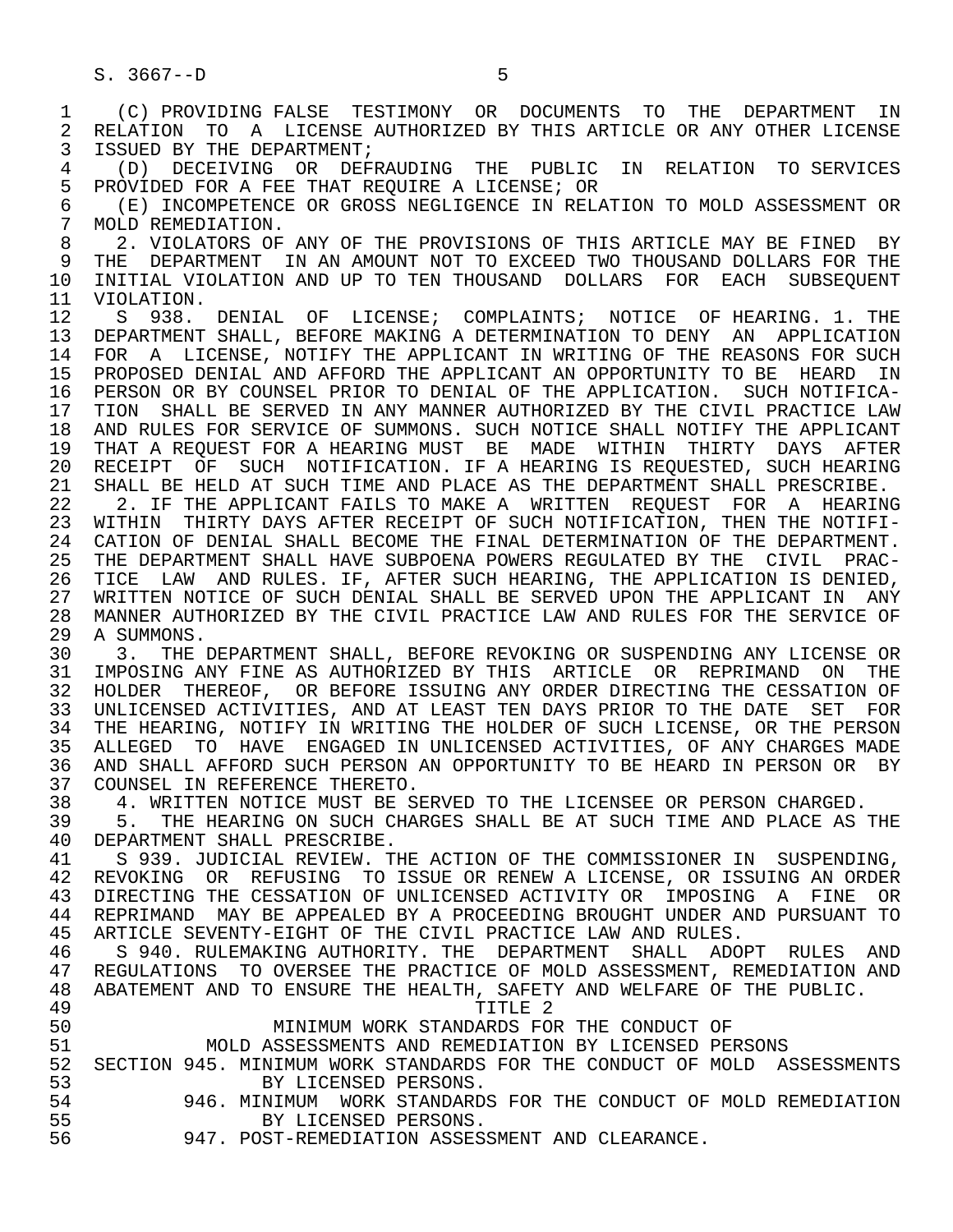$S. 3667 - D$  6

1 948. INVESTIGATIONS AND COMPLAINTS.<br>2 S 945. MINIMUM WORK STANDARDS FOR THE C 2 S 945. MINIMUM WORK STANDARDS FOR THE CONDUCT OF MOLD ASSESSMENTS BY<br>3 LICENSED PERSONS. 1. A MOLD ASSESSMENT LICENSEE SHALL PREPARE A MOLD 3 LICENSED PERSONS. 1. A MOLD ASSESSMENT LICENSEE SHALL PREPARE A MOLD 4 REMEDIATION PLAN THAT IS SPECIFIC TO EACH REMEDIATION PROJECT AND<br>5 PROVIDE THE PLAN TO THE CLIENT BEFORE THE REMEDIATION BEGINS. THE MOLD 5 PROVIDE THE PLAN TO THE CLIENT BEFORE THE REMEDIATION BEGINS. THE MOLD<br>6 REMEDIATION PLAN MUST SPECIFY: 6 REMEDIATION PLAN MUST SPECIFY:<br>7 (A) THE ROOMS OR AREAS WHERE 7 (A) THE ROOMS OR AREAS WHERE THE WORK WILL BE PERFORMED;<br>8 (B) THE ESTIMATED OUANTITIES OF MATERIALS TO BE CLEANED 8 (B) THE ESTIMATED QUANTITIES OF MATERIALS TO BE CLEANED OR REMOVED;<br>9 (C) THE METHODS TO BE USED FOR EACH TYPE OF REMEDIATION IN EACH T 9 (C) THE METHODS TO BE USED FOR EACH TYPE OF REMEDIATION IN EACH TYPE 10 OF AREA; 10 OF AREA;<br>11 (D) TH 11 (D) THE PERSONAL PROTECTION EQUIPMENT (PPE) TO BE SUPPLIED BY LICENSED<br>12 REMEDIATORS FOR USE BY LICENSED ABATERS; 12 REMEDIATORS FOR USE BY LICENSED ABATERS;<br>13 (E) THE PROPOSED CLEARANCE PROCEDURES 13 (E) THE PROPOSED CLEARANCE PROCEDURES AND CRITERIA FOR EACH TYPE OF 14 REMEDIATION IN EACH TYPE OF AREA; REMEDIATION IN EACH TYPE OF AREA; 15 (F) WHEN THE PROJECT IS A BUILDING THAT IS CURRENTLY OCCUPIED, HOW TO<br>16 PROPERLY NOTIFY SUCH OCCUPANTS OF SUCH PROJECTS TAKING INTO CONSIDER-16 PROPERLY NOTIFY SUCH OCCUPANTS OF SUCH PROJECTS TAKING INTO CONSIDER-<br>17 ATION PROPER HEALTH CONCERNS; THE PLAN MUST ALSO PROVIDE RECOMMENDATIONS 17 ATION PROPER HEALTH CONCERNS; THE PLAN MUST ALSO PROVIDE RECOMMENDATIONS<br>18 FOR NOTICE AND POSTING REOUIREMENTS THAT ARE APPROPRIATE FOR THE PROJECT 18 FOR NOTICE AND POSTING REQUIREMENTS THAT ARE APPROPRIATE FOR THE PROJECT 19 SIZE. DURATION AND POINTS OF ENTRY; 19 SIZE, DURATION AND POINTS OF ENTRY;<br>20 (G) AN ESTIMATE OF COST AND AN 20 (G) AN ESTIMATE OF COST AND AN ESTIMATED TIME FRAME FOR COMPLETION;<br>21 AND 21 AND<br>22 (1 22 (H) WHEN POSSIBLE, THE UNDERLYING SOURCES OF MOISTURE THAT MAY BE<br>23 CAUSING THE MOLD AND A RECOMMENDATION AS TO THE TYPE OF CONTRACTOR WHO CAUSING THE MOLD AND A RECOMMENDATION AS TO THE TYPE OF CONTRACTOR WHO 24 WOULD REMEDY THE SOURCE OF SUCH MOISTURE.<br>25 32 THE CONTAINMENT SPECIFIED IN THE REM 2. THE CONTAINMENT SPECIFIED IN THE REMEDIATION PLAN MUST PREVENT THE 26 SPREAD OF MOLD TO AREAS OF THE BUILDING OUTSIDE THE CONTAINMENT UNDER<br>27 NORMAL CONDITIONS OF USE. 27 NORMAL CONDITIONS OF USE.<br>28 3. A MOLD ASSESSMENT LI 28 3. A MOLD ASSESSMENT LICENSEE WHO INDICATES IN A REMEDIATION PLAN THAT<br>29 A DISINFECTANT, BIOCIDE, OR ANTIMICROBIAL COATING WILL BE USED ON A MOLD 29 A DISINFECTANT, BIOCIDE, OR ANTIMICROBIAL COATING WILL BE USED ON A MOLD<br>30 REMEDIATION PROJECT SHALL INDICATE A SPECIFIC PRODUCT OR BRAND ONLY IF 30 REMEDIATION PROJECT SHALL INDICATE A SPECIFIC PRODUCT OR BRAND ONLY IF<br>31 IT IS REGISTERED BY THE UNITED STATES ENVIRONMENTAL PROTECTION AGENCY 31 IT IS REGISTERED BY THE UNITED STATES ENVIRONMENTAL PROTECTION AGENCY<br>32 FOR THE INTENDED USE AND IF THE USE IS CONSISTENT WITH THE MANUFACTUR-32 FOR THE INTENDED USE AND IF THE USE IS CONSISTENT WITH THE MANUFACTUR-<br>33 ER'S LABELING INSTRUCTIONS. A DECISION BY A MOLD ASSESSMENT LICENSEE TO 33 ER'S LABELING INSTRUCTIONS. A DECISION BY A MOLD ASSESSMENT LICENSEE TO<br>34 USE SUCH PRODUCTS MUST TAKE INTO ACCOUNT THE POTENTIAL FOR OCCUPANT 34 USE SUCH PRODUCTS MUST TAKE INTO ACCOUNT THE POTENTIAL FOR OCCUPANT 35 SENSITIVITIES. 35 SENSITIVITIES.<br>36 S 946. MIN S 946. MINIMUM WORK STANDARDS FOR THE CONDUCT OF MOLD REMEDIATION BY 37 LICENSED PERSONS. 1. A MOLD REMEDIATION LICENSEE SHALL PREPARE A MOLD<br>38 REMEDIATION WORK PLAN THAT IS SPECIFIC TO EACH PROJECT, FULFILLS ALL THE 38 REMEDIATION WORK PLAN THAT IS SPECIFIC TO EACH PROJECT, FULFILLS ALL THE<br>39 REOUIREMENTS OF THE MOLD REMEDIATION PLAN DEVELOPED BY THE MOLD ASSESS-REQUIREMENTS OF THE MOLD REMEDIATION PLAN DEVELOPED BY THE MOLD ASSESS- 40 MENT LICENSEE AS PROVIDED TO THE CLIENT AND PROVIDES SPECIFIC 41 INSTRUCTIONS AND/OR STANDARD OPERATING PROCEDURES FOR HOW A MOLD REMEDI-<br>42 ATION PROJECT WILL BE PERFORMED. THE MOLD REMEDIATION LICENSEE SHALL 42 ATION PROJECT WILL BE PERFORMED. THE MOLD REMEDIATION LICENSEE SHALL<br>43 PROVIDE THE MOLD REMEDIATION WORK PLAN TO THE CLIENT BEFORE SITE PREPA-43 PROVIDE THE MOLD REMEDIATION WORK PLAN TO THE CLIENT BEFORE SITE PREPA-<br>44 RATION WORK BEGINS. 44 RATION WORK BEGINS.<br>45 2. IF A MOLD 2. IF A MOLD ASSESSMENT LICENSEE SPECIFIES IN THE MOLD REMEDIATION 46 PLAN THAT PERSONAL PROTECTION EQUIPMENT (PPE) IS REQUIRED FOR THE<br>47 PROJECT, THE MOLD REMEDIATION LICENSEE SHALL PROVIDE THE SPECIFIED PPE 47 PROJECT, THE MOLD REMEDIATION LICENSEE SHALL PROVIDE THE SPECIFIED PPE<br>48 TO ALL EMPLOYEES WHO ENGAGE IN REMEDIATION ACTIVITIES AND WHO WILL, OR 48 TO ALL EMPLOYEES WHO ENGAGE IN REMEDIATION ACTIVITIES AND WHO WILL, OR<br>49 ARE ANTICIPATED TO, DISTURB OR REMOVE MOLD CONTAMINATION. THE CONTAIN-49 ARE ANTICIPATED TO, DISTURB OR REMOVE MOLD CONTAMINATION. THE CONTAIN-<br>50 MENT, WHEN CONSTRUCTED AS DESCRIBED IN THE REMEDIATION WORK PLAN AND 50 MENT, WHEN CONSTRUCTED AS DESCRIBED IN THE REMEDIATION WORK PLAN AND<br>51 UNDER NORMAL CONDITIONS OF USE, MUST PREVENT THE SPREAD OF MOLD TO AREAS 51 UNDER NORMAL CONDITIONS OF USE, MUST PREVENT THE SPREAD OF MOLD TO AREAS<br>52 OUTSIDE THE CONTAINMENT. 52 OUTSIDE THE CONTAINMENT.<br>53 3. SIGNS ADVISING THAT 53 3. SIGNS ADVISING THAT A MOLD REMEDIATION PROJECT IS IN PROGRESS SHALL<br>54 BE DISPLAYED AT ALL ACCESSIBLE ENTRANCES TO REMEDIATION AREAS. 54 BE DISPLAYED AT ALL ACCESSIBLE ENTRANCES TO REMEDIATION AREAS.<br>55 4. NO PERSON SHALL REMOVE OR DISMANTLE ANY CONTAINMENT STR 55 TO 4. NO PERSON SHALL REMOVE OR DISMANTLE ANY CONTAINMENT STRUCTURES OR<br>56 MATERIALS FROM A PROJECT SITE PRIOR TO RECEIPT BY THE MOLD REMEDIATION 56 MATERIALS FROM A PROJECT SITE PRIOR TO RECEIPT BY THE MOLD REMEDIATION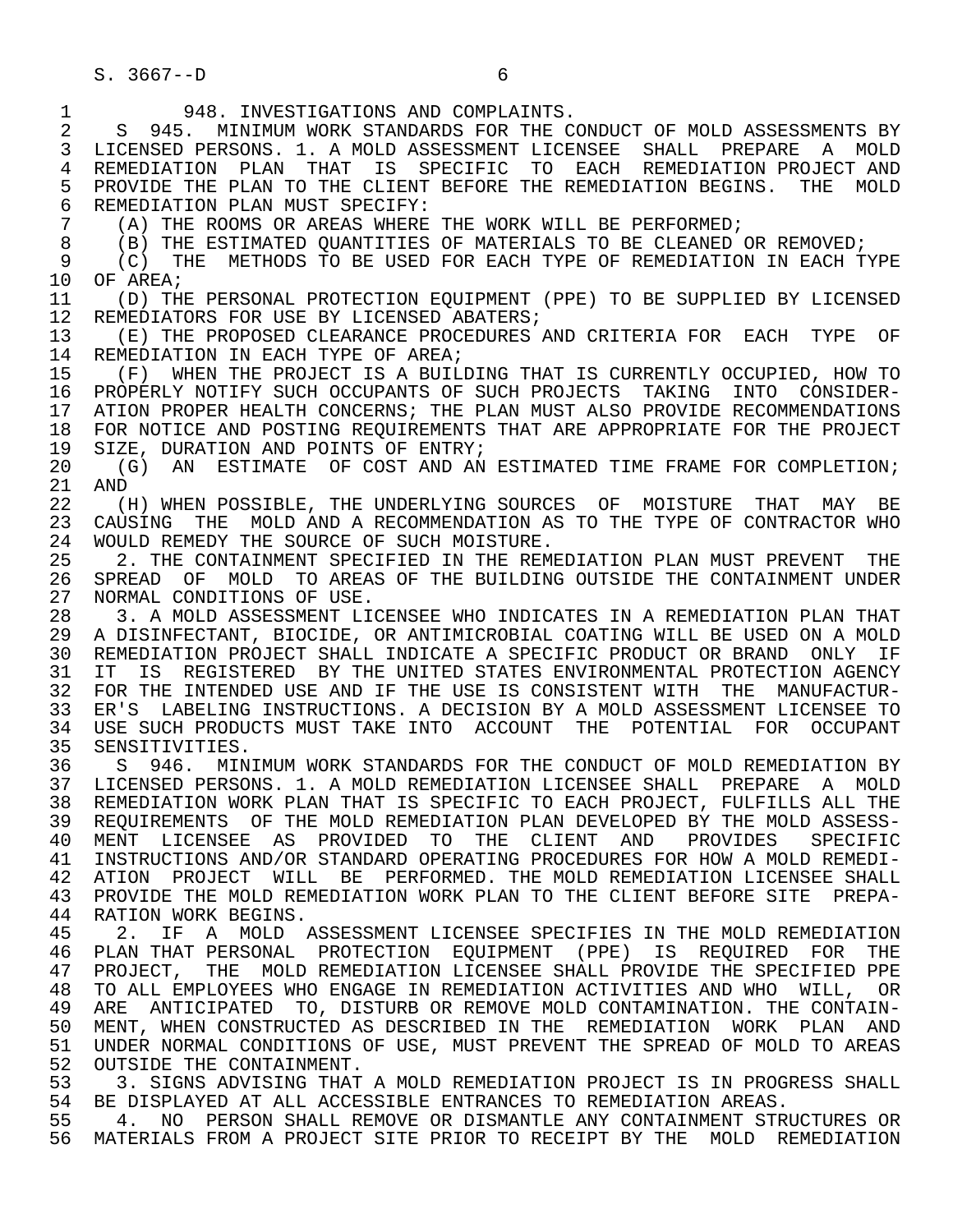4 5. DISINFECTANTS, BIOCIDES AND ANTIMICROBIAL COATINGS MAY BE USED ONLY<br>5 IF THEIR USE IS SPECIFIED IN A MOLD REMEDIATION PLAN, IF THEY ARE REGIS-5 IF THEIR USE IS SPECIFIED IN A MOLD REMEDIATION PLAN, IF THEY ARE REGIS-<br>6 TERED BY THE UNITED STATES ENVIRONMENTAL PROTECTION AGENCY FOR THE 6 TERED BY THE UNITED STATES ENVIRONMENTAL PROTECTION AGENCY FOR THE 5 ON THE USE IS CONSISTENT WITH THE MANUFACTURER'S LABEL 7 INTENDED USE AND IF THE USE IS CONSISTENT WITH THE MANUFACTURER'S LABEL- 8 ING INSTRUCTIONS. IF A PLAN SPECIFIES THE USE OF SUCH A PRODUCT BUT DOES<br>9 NOT SPECIFY THE BRAND OR TYPE OF PRODUCT, A MOLD REMEDIATION LICENSEE 9 NOT SPECIFY THE BRAND OR TYPE OF PRODUCT, A MOLD REMEDIATION LICENSEE 10 MAY SELECT THE BRAND OR TYPE OF PRODUCT TO BE USED. A DECISION BY A MOLD 11 ASSESSMENT OR REMEDIATION LICENSEE TO USE SUCH A PRODUCT MUST TAKE INTO 12 ACCOUNT THE POTENTIAL FOR OCCUPANT SENSITIVITIES AND POSSIBLE ADVERSE 13 REACTIONS TO CHEMICALS THAT HAVE THE POTENTIAL TO BE OFF-GASSED FROM<br>14 SURFACES COATED WITH THE PRODUCT.

14 SURFACES COATED WITH THE PRODUCT.<br>15 S 947, POST-REMEDIATION ASSESSME 15 S 947. POST-REMEDIATION ASSESSMENT AND CLEARANCE. 1. FOR A REMEDIATED 16 PROJECT TO ACHIEVE CLEARANCE, A MOLD ASSESSMENT LICENSEE SHALL CONDUCT A<br>17 POST-REMEDIATION ASSESSMENT. THE POST-REMEDIATION ASSESSMENT SHALL 17 POST-REMEDIATION ASSESSMENT. THE POST-REMEDIATION ASSESSMENT SHALL<br>18 DETERMINE WHETHER: 18 DETERMINE WHETHER:<br>19 (A) THE WORK AREA

19 (A) THE WORK AREA IS FREE FROM ALL VISIBLE MOLD; AND 20 (B) ALL WORK HAS BEEN COMPLETED IN COMPLIANCE WITH

20 (B) ALL WORK HAS BEEN COMPLETED IN COMPLIANCE WITH THE REMEDIATION<br>21 PLAN AND REMEDIATION WORK PLAN AND MEETS CLEARANCE CRITERIA SPECIFIED IN 21 PLAN AND REMEDIATION WORK PLAN AND MEETS CLEARANCE CRITERIA SPECIFIED IN 22 THE PLAN. 22 THE PLAN.<br>23 2. POS

2. POST-REMEDIATION ASSESSMENT SHALL, TO THE EXTENT FEASIBLE, DETER-24 MINE THAT THE UNDERLYING CAUSE OF THE MOLD HAS BEEN REMEDIATED SO THAT<br>25 IT IS REASONABLY CERTAIN THAT THE MOLD WILL NOT RETURN FROM THAT REMEDI-IT IS REASONABLY CERTAIN THAT THE MOLD WILL NOT RETURN FROM THAT REMEDI- 26 ATED AREA. IF IT HAS BEEN DETERMINED THAT THE UNDERLYING CAUSE OF THE 27 MOLD HAS NOT BEEN REMEDIATED, THE MOLD ASSESSMENT LICENSEE SHALL MAKE A<br>28 RECOMMENDATION TO THE CLIENT AS TO THE TYPE OF CONTRACTOR WHO COULD 28 RECOMMENDATION TO THE CLIENT AS TO THE TYPE OF CONTRACTOR WHO COULD<br>29 REMEDY THE SOURCE OF THE MOLD OR THE MOISTURE CAUSING THE MOLD. 29 REMEDY THE SOURCE OF THE MOLD OR THE MOISTURE CAUSING THE MOLD.<br>30 3. A MOLD ASSESSMENT LICENSEE WHO DETERMINES THAT REMEDIATION

3. A MOLD ASSESSMENT LICENSEE WHO DETERMINES THAT REMEDIATION HAS BEEN 31 SUCCESSFUL SHALL ISSUE A WRITTEN PASSED CLEARANCE REPORT TO THE CLIENT<br>32 AT THE CONCLUSION OF EACH MOLD REMEDIATION PROJECT. 32 AT THE CONCLUSION OF EACH MOLD REMEDIATION PROJECT.<br>33 The THE MOLD ASSESSMENT LICENSEE DETERMINES THA

 33 4. IF THE MOLD ASSESSMENT LICENSEE DETERMINES THAT REMEDIATION HAS NOT 34 BEEN SUCCESSFUL, THE LICENSEE SHALL ISSUE A WRITTEN FINAL STATUS REPORT 35 TO THE CLIENT AND TO THE REMEDIATION LICENSEE AND RECOMMEND TO THE 36 CLIENT THAT EITHER A NEW ASSESSMENT BE CONDUCTED, THAT THE REMEDIATION 37 PLAN AS ORIGINALLY DEVELOPED BE COMPLETED, OR THE UNDERLYING CAUSES OF 38 MOLD BE ADDRESSED, AS APPROPRIATE.<br>39 S 948. INVESTIGATIONS AND COMPL.

39 S 948. INVESTIGATIONS AND COMPLAINTS. THE COMMISSIONER SHALL HAVE THE 30 AUTHORITY TO INSPECT ONGOING OR COMPLETED MOLD ASSESSMENT AND MOLD REME-40 AUTHORITY TO INSPECT ONGOING OR COMPLETED MOLD ASSESSMENT AND MOLD REME-<br>41 DIATION PROJECTS AND TO CONDUCT AN INVESTIGATION UPON HIS OR HER OWN 41 DIATION PROJECTS AND TO CONDUCT AN INVESTIGATION UPON HIS OR HER OWN<br>42 INITIATION OR UPON RECEIPT OF A COMPLAINT BY ANY PERSON OR ENTITY. 42 INITIATION OR UPON RECEIPT OF A COMPLAINT BY ANY PERSON OR ENTITY.<br>43 S. 2. The state finance law is amended by adding a new section 97

43 S 2. The state finance law is amended by adding a new section 97-pppp<br>44 to read as follows: 44 to read as follows:<br>45 S 97-PPPP. MOLD A

45 S 97-PPPP. MOLD ASSESSMENT AND REMEDIATION ACCOUNT. 1. THERE IS HEREBY<br>46 ESTABLISHED IN THE CUSTODY OF THE STATE COMPTROLLER THE MOLD ASSESSMENT 46 ESTABLISHED IN THE CUSTODY OF THE STATE COMPTROLLER THE MOLD ASSESSMENT<br>47 AND REMEDIATION ACCOUNT. 47 AND REMEDIATION ACCOUNT.<br>48 2. SUCH ACCOUNT SHAI

48 2. SUCH ACCOUNT SHALL CONSIST OF MONEYS COLLECTED PURSUANT TO THE 49 PROVISIONS OF ARTICLE THIRTY-TWO OF THE LABOR LAW. 49 PROVISIONS OF ARTICLE THIRTY-TWO OF THE LABOR LAW.<br>50 3. MONEYS OF THE ACCOUNT SHALL BE AVAILABLE TO

50 3. MONEYS OF THE ACCOUNT SHALL BE AVAILABLE TO THE COMMISSIONER OF<br>51 LABOR FOR PURPOSES OF OFFSETTING THE COSTS INCURRED BY THE COMMISSIONER LABOR FOR PURPOSES OF OFFSETTING THE COSTS INCURRED BY THE COMMISSIONER 52 OF LABOR FOR THE ADMINISTRATION OF ARTICLE THIRTY-TWO OF THE LABOR LAW,<br>53 INCLUDING THE ADMINISTRATION OF LICENSES, COURSE WORK AND TRAINING 53 INCLUDING THE ADMINISTRATION OF LICENSES, COURSE WORK AND TRAINING 54 PROGRAMS, AND ENFORCEMENT AS SET FORTH IN SUCH ARTICLE THIRTY-TWO.